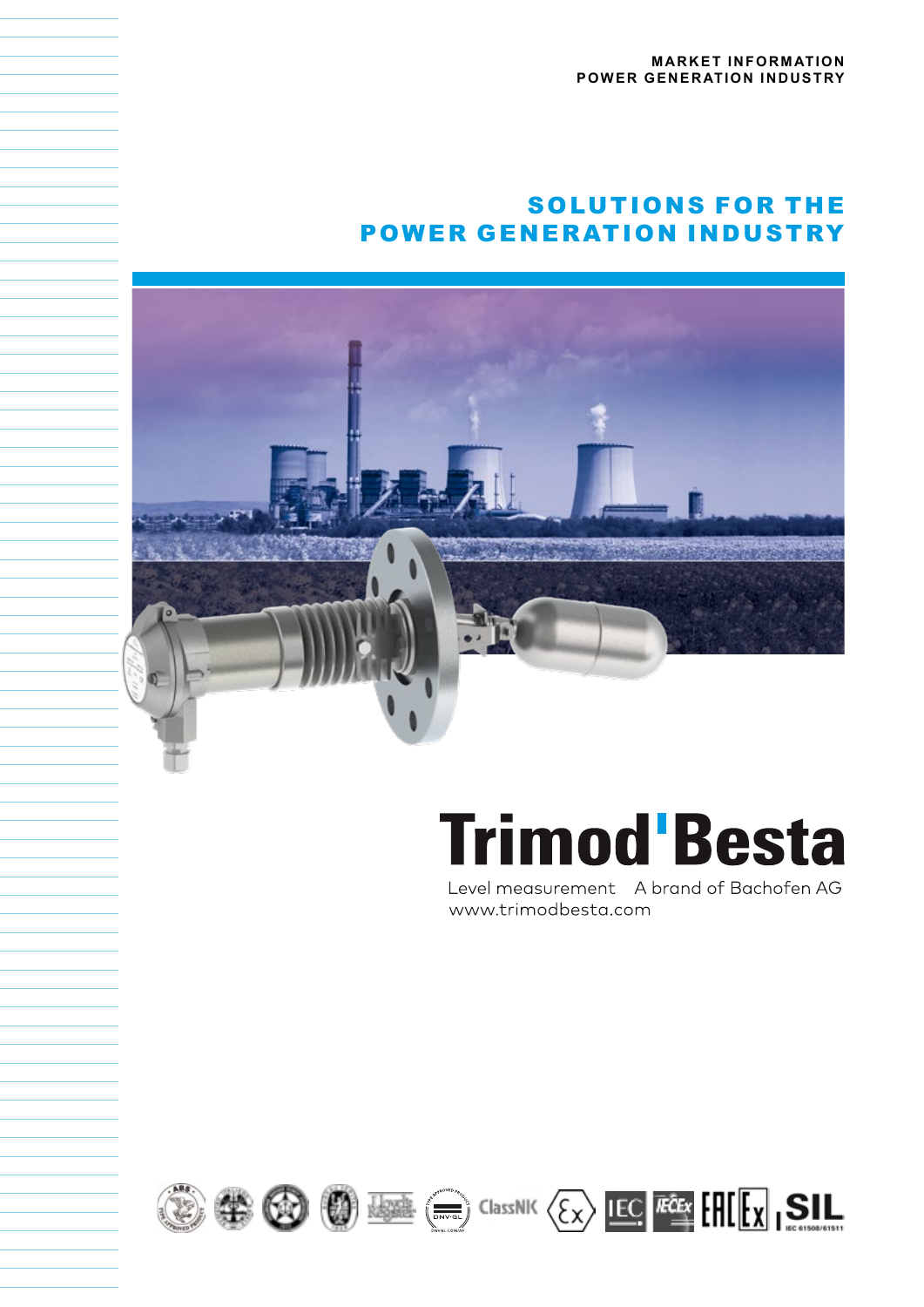#### **Power Generation market**



High quality and utmost product reliability are vital in power generation plants. Bachofen offers robust and durable level switches, indicators and transmitters, manufactured according to ISO 9001, for monitoring in all areas of the water and steam cycles.

Trimod´Besta level switches carry ATEX, IECEx, Inmetro and TR CU (GostR Ex / RTN) approvals. The level switches and the Trimod´Besta float chambers are available acc. to PED 97/23/EC.

#### **Typical applications**

- Water/steam systems
- Cooling systems
- Demineralized water
- Desalination
- **Low/High power heaters**
- Water recycling systems
- **Heavy water production**



#### **Level switch for high temperature application**

#### **Type HAA 22C01 041**

| Nominal pressure             | EN/DIN PN 40                                     |
|------------------------------|--------------------------------------------------|
| Operating temperature        | 0 to $400^{\circ}$ C                             |
| Ambient temperature          | 0 to $135^{\circ}$ C                             |
| Density of the liquid        | min. $0.7$ kg/dm <sup>3</sup>                    |
| Operating differential       | 12 mm, fixed                                     |
| Wetside material             | Stainless steel (CrNiMo/316 equiv.)              |
| Flange material              |                                                  |
| Seal part                    | Stainless steel (CrNiMo/316 equiv.)              |
| Slip-on flange               | High temperature carbon steel (13CrMo44),        |
|                              | zinc galvanised, passivated (not in contact with |
|                              | medium)                                          |
| Housing material             | Seawater resistant die cast aluminium            |
| Flange                       | DN 65, PN 40 acc. to EN 1092-1 (DIN 2501)        |
| Flange facing                | Raised face type B1 (type C acc. to DIN 2526)    |
| Switch element               | Dual SPDT Microswitches, galvanically isolated,  |
|                              | with silver contacts                             |
| Switch rating                | 250 VAC, 5 A 30 VDC, 5 A                         |
| <b>Fnclosure</b>             | <b>IP65</b>                                      |
| Cable gland                  | Internal thread M20x1.5                          |
| Safety Integrity Level (SIL) | SIL <sub>2</sub>                                 |
|                              |                                                  |



#### **Options**

- Nominal pressure up to EN/DIN PN 320 and ANSI cl. 2500
- All stainless steel version
- Material wet side in Hastelloy C
- Switch element: self checking proximity switch
- Flange facing: male, tongue, groove and ring joint
- Float chambers for by-pass installation
- Microswitches with gold plated contacts

# **Trimod'Besta**

Telefon +41 44 944 11 11 | info@trimodbesta.com | www.trimodbesta.com

Bachofen AG | Ackerstrasse 42 | CH-8610 Uster | Schweiz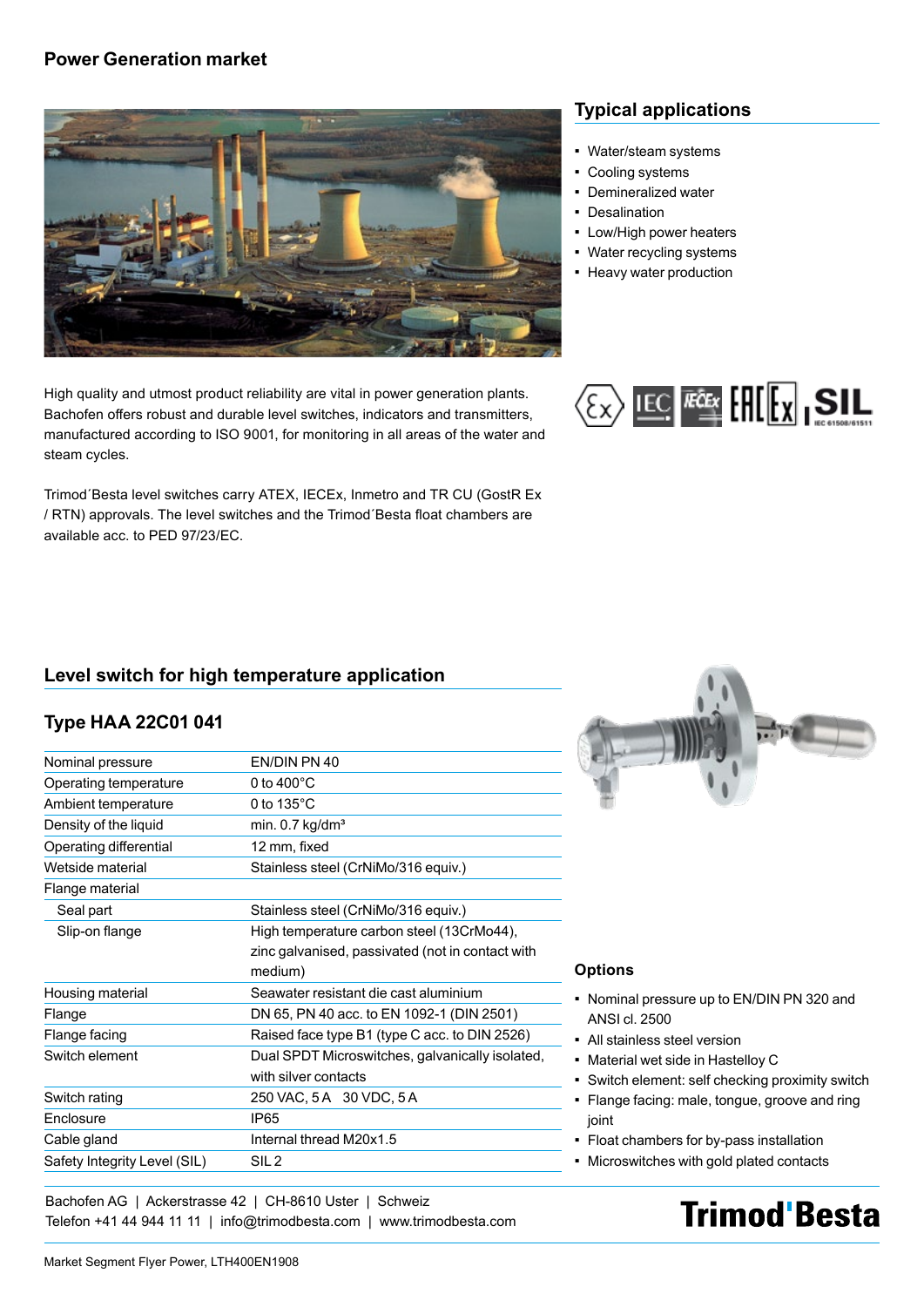# **Level switch for severe environment**

# **Type 5HA 134RF 02**

| Nominal pressure             | ANSI cl. 600                          |
|------------------------------|---------------------------------------|
| Operating temperature        | 0 to $400^{\circ}$ C                  |
| Ambient temperature          | 0 to $135^{\circ}$ C                  |
| Density of the liquid        | min. $0.7$ kg/dm <sup>3</sup>         |
| Operating differential       | 12 mm, fixed                          |
| Wetside material             | Stainless steel (CrNiMo/316 equiv.)   |
| Flange material              |                                       |
| Fixed flange                 | Stainless steel (CrNiMo/316 equiv.)   |
| Housing material             | Stainless steel (CrNiMo/316 equiv.)   |
| Flange                       | DN 3", PN cl. 600, ANSI B16.5         |
| Flange facing                | Raised face                           |
| Switch element               | Microswitch SPDT with silver contacts |
| Switch rating                | 250 VAC, 5 A 30 VDC, 5 A              |
| Enclosure                    | IP <sub>65</sub>                      |
| Cable gland                  | Internal thread M20x1.5               |
| Safety Integrity Level (SIL) | SIL 1 (Type 5HAA 134RF 02: SIL 2)     |
|                              |                                       |



#### **Options**

- Nominal pressure up to ANSI cl. 2500 and EN/ DIN PN 320
- Material wet side in Hastelloy C
- Switch element: self checking proximity switch
- Flange facing: male, tongue, groove and ring joint
- Dual SPDT Microswitches, galvanically isolated
- Microswitches with gold plated contacts
- Float chambers for by-pass installation

## **A typical switch of the industrial range**

## **Type AA 131R 04**

| Nominal pressure             | ANSI cl. 150                                    |
|------------------------------|-------------------------------------------------|
| Operating temperature        | 0 to $330^{\circ}$ C                            |
| Ambient temperature          | 0 to $70^{\circ}$ C                             |
| Density of the liquid        | min. $0.7$ kg/dm <sup>3</sup>                   |
| Operating differential       | 12 mm, fixed                                    |
| Wetside material             | Stainless steel (CrNiMo/316 equiv.)             |
| Flange material              |                                                 |
| Seal part                    | Stainless steel (CrNiMo/316 equiv.)             |
| Slip-on flange               | Carbon steel (P265GH), zinc galvanised, passiv- |
|                              | ated (not in contact with medium)               |
| Housing material             | Seawater resistant die cast aluminium           |
| Flange                       | DN 3", PN cl. 150, ANSI B16.5                   |
| Flange facing                | Raised face                                     |
| Switch element               | Dual SPDT Microswitches, galvanically isolated, |
|                              | with silver contacts                            |
| Switch rating                | 250 VAC, 5A 30 VDC, 5A                          |
| <b>Fnclosure</b>             | IP65                                            |
| Cable gland                  | Internal thread M20x1.5                         |
| Safety Integrity Level (SIL) | SIL <sub>2</sub>                                |
|                              |                                                 |



#### **Options**

- Nominal pressure up to ANSI cl. 2500 and
- EN/DIN PN 320
- All stainless steel version
- Material wet side in Hastelloy C
- Switch element: self checking proximity switch
- Flange facing: male, tongue, groove and ring joint
- Microswitches with gold plated contacts
- Float chambers for by-pass installation

# **Trimod'Besta**

Bachofen AG | Ackerstrasse 42 | CH-8610 Uster | Schweiz Telefon +41 44 944 11 11 | info@trimodbesta.com | www.trimodbesta.com